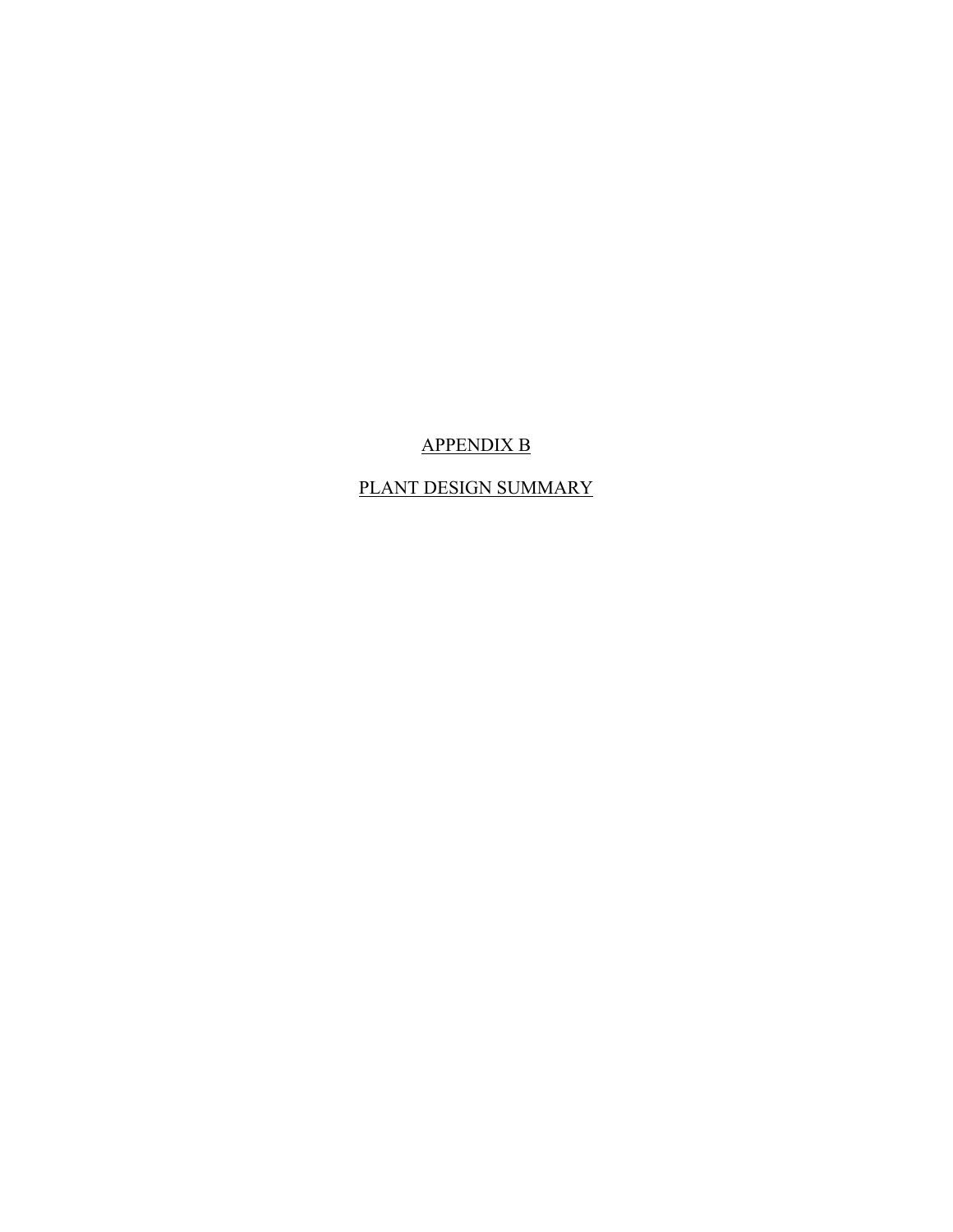#### APPENDIX B

#### PLANT DESIGN SUMMARY

#### A. GENERAL

Appendix B is a summary of design information, of the acid mine drainage treatment plant at the Ernest Mine Complex, Creekside, Indiana County, Pennsylvania.

The Ernest Mine Complex was mined by the Rochester and Pittsburgh Coal Company during the early part of the twentieth century. Some mining continued until the late 1940's however the major operation was over by this time.

The mine is discharging approximately 4.5 million gallons of water per day. The water is extremely low in pH and contains a high concentration of iron.

The Acid Mine Drainage Treatment Plant is designed to provide pollution abatement measures which will subsequently perform an environmental impact service for the area.

Plant design is for 4.5 MGD raw acid mine water, with hydraulic design capabilities of 50% recirculation. The basic design consideration is neutralization with lime, aeration and settling out of the settleable solids by clarification.

Raw water is pumped from an abandoned mine heading under the plant site, processed through the plant and utimately discharged to McKee Run. Waste sludge is discharged back into the mine. **FINIAT** 

| <b>B.</b> WATER QUALITY | RAW WATER* | <b>FINAL</b><br><b>EFFLUENT</b><br>8.7 |
|-------------------------|------------|----------------------------------------|
|                         |            | $0 \text{ mg/l}$                       |
|                         |            | $3 \text{ mg/l}$                       |
|                         |            | $0 \text{ mg}/1$                       |
|                         |            | $0 \text{ mg}/1$                       |
|                         |            | $20 \text{ mg}/l$                      |
|                         |            | $700 \,\mathrm{mg}/l$                  |
|                         |            | $350 \text{ mg/l}$                     |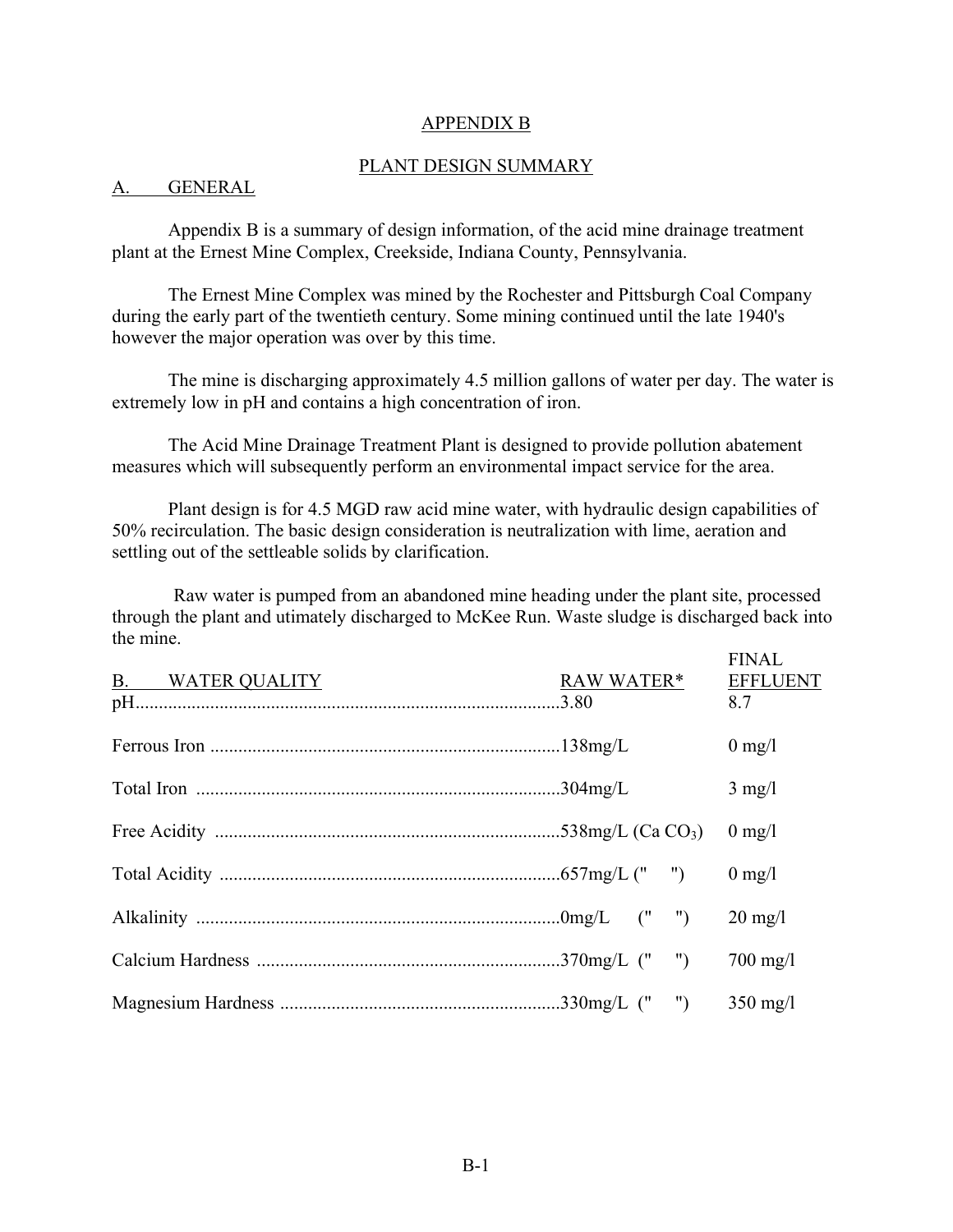\*Typical analysis over the period 2/9/73 - 3/16/73

# C. SUMMARY OF PILOT STUDY

## 1. Neutralization Phase

- a. Neutralizing agent to be added to flash mixer prior to aeration. Recommended reagent is  $Ca(OH)_2$  in slurry form.
- b. Required detention time is ten (10) minutes.
- c. Mixing to be accomplished by a flash mixer. Agitation to be set to insure complete mixing without physical destruction of floc.
- d. Ca(OH)<sub>2</sub> requirement to effect required effluent criteria is fourteen  $(14)$ tons per day (based on 100% purity). Sludge recirculation is expected to reduce this rate slightly.
- e. Sludge recirculation will possibly decrease  $Ca(OH)$ <sub>2</sub> requirement and show some increase in per cent solids content and rate of settling of the sludge.
- 2. Aeration Phase
	- a. Significant levels of ferrous iron require an aeration rate of 420cfm
	- b. The high pH of the aeration phase will result in rapid oxidation of ferrous iron. Estimated aeration detention time is 8.5 minutes. In conditions of oxygen saturation (50°F) this time is reduced to an estimated 2.0 minutes.
	- c. Aeration phase should be subsequent to neutralization.
- 3. Clarification
	- a. At clarification design pH the sludge settles to a primary equilibrium (15% volume) in approximately thirty (30) minutes. At this non-recirculating condition, final solids content is six (6) per cent by weight. Sludge recirculation capability of 0-50% is expected to increase the solids contents to 10-15% by weight.
	- b. The effect to date, of various high molecular weight polymers shows that little benefit is realized in increased settling rates or increased solids content.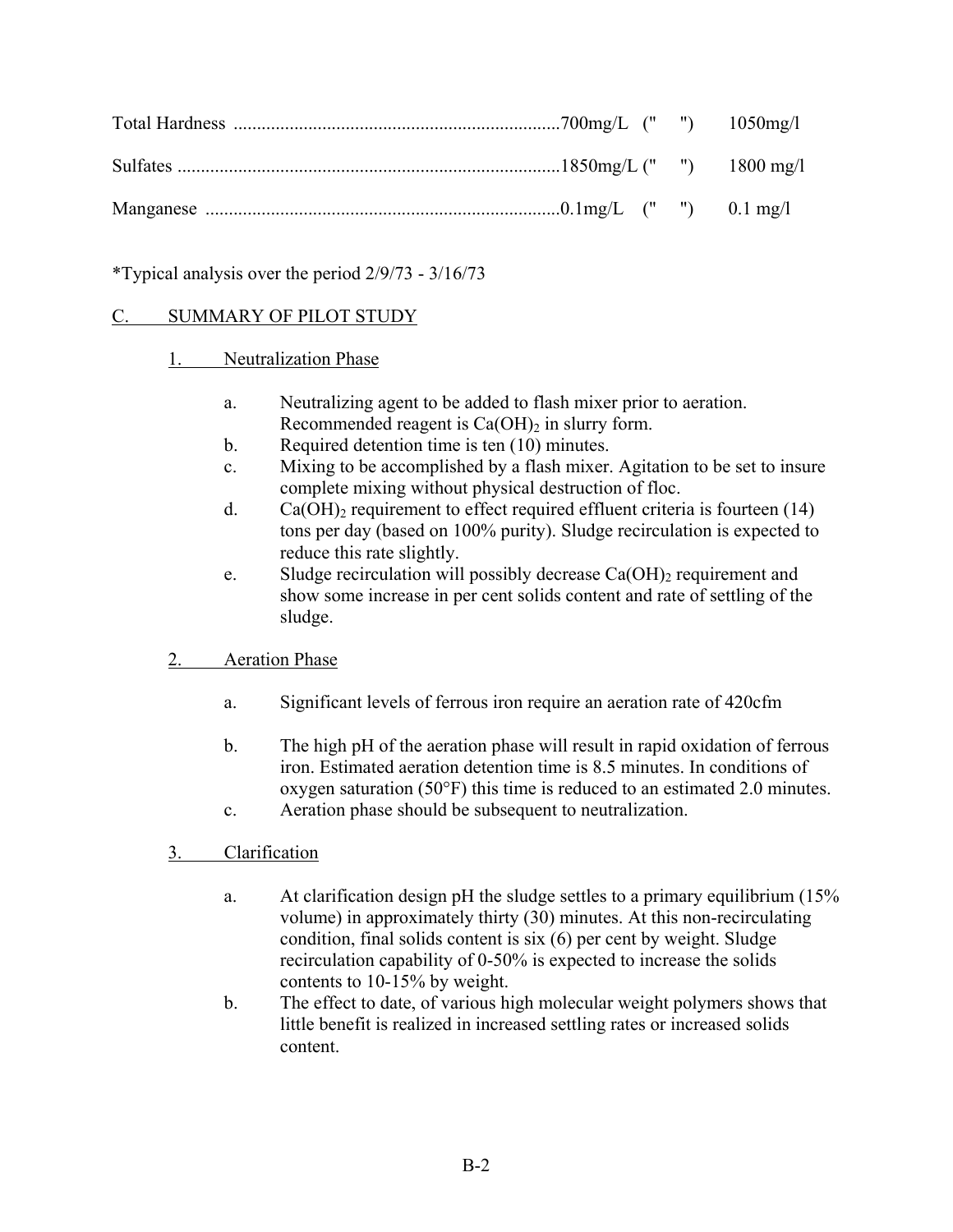- c. Based on current raw water quality, the amount of sludge per day (4.5mgd) is estimated at 36,000 lbs. (on a dry basis).
- d. Optimum sludge recirculation benefit appears when the solids content of the neutralization reactor is held at three (3) per cent.
- e. Required detention time in the clarification phase is estimated at seven (7) hours.

### D. INSTRUMENTATION

The following list of instruments have been provided:

| <b>MEASURING MEDIA</b>    | PRIMARY DEVICE        | <b>RECEIVER DATA</b>       |
|---------------------------|-----------------------|----------------------------|
| Raw Water #1              | 9" Parshall Flume     | Totalize, Indicate, Record |
| Raw Water #2              | 9" Parshall Flume     | Totalize, Indicate, Record |
| Sludge Recirculation $#1$ | 6" Parshall Flume     | Totalize, Indicate, Record |
| Sludge Recirculation $#2$ | 6" Parshall Flume     | Totalize, Indicate, Record |
| Sludge Recirculation #3   | 3" Parshall Flume     | None                       |
| Sludge Recirculation #4   | 3" Parshall Flume     | None                       |
| Sludge Recirculation #5   | 3" Parshall Flume     | None                       |
| Sludge Recirculation #6   | 3" Parshall Flume     | None                       |
| Sludge Waste #1           | 3" Parshall Flume     | Totalize, Indicate, Record |
| Sludge Waste #2           | 3" Parshall Flume     | Totalize, Indicate, Record |
| Sludge Waste #3           | 3" Parshall Flume     | Totalize, Indicate, Record |
| Sludge Waste #4           | 3" Parshall Flume     | Totalize, Indicate, Record |
| Air Flow #1               | Orifice Plate         | Totalize, Indicate, Record |
| Air Flow #2               | Orifice Plate         | Totalize, Indicate, Record |
| <b>Electricity Used</b>   | <b>Watthour Meter</b> | Totalize, Indicate         |
| Mine Water Level          | <b>Bubbler System</b> | Indicate                   |
| pH #1                     | Probe                 | Indicate, Record           |
| pH #2                     | Probe                 | Indicate, Record           |
|                           |                       |                            |

NOTE: pH instruments are designed to automatically pace the lime slurry feed rate

### E. FAILSAFE FEATURES

### 1. Emergency Generator

The emergency generator is designed to provide enough electricity to operate the entire plant should the outside (public utility) power source fail. There is a time dalay in start-up to compensate for momentary power failure and a time delay in shutdown to compensate for momentary power restoration. The generator should be exercised weekly.

2. Alarms

Certain malfunctions in the plant are detected electrically and a telephone dialing system is actuated if the dialer is on. When the plant is manned, the dialer should be turned off. The following list of malfunctions are connected to the dialer: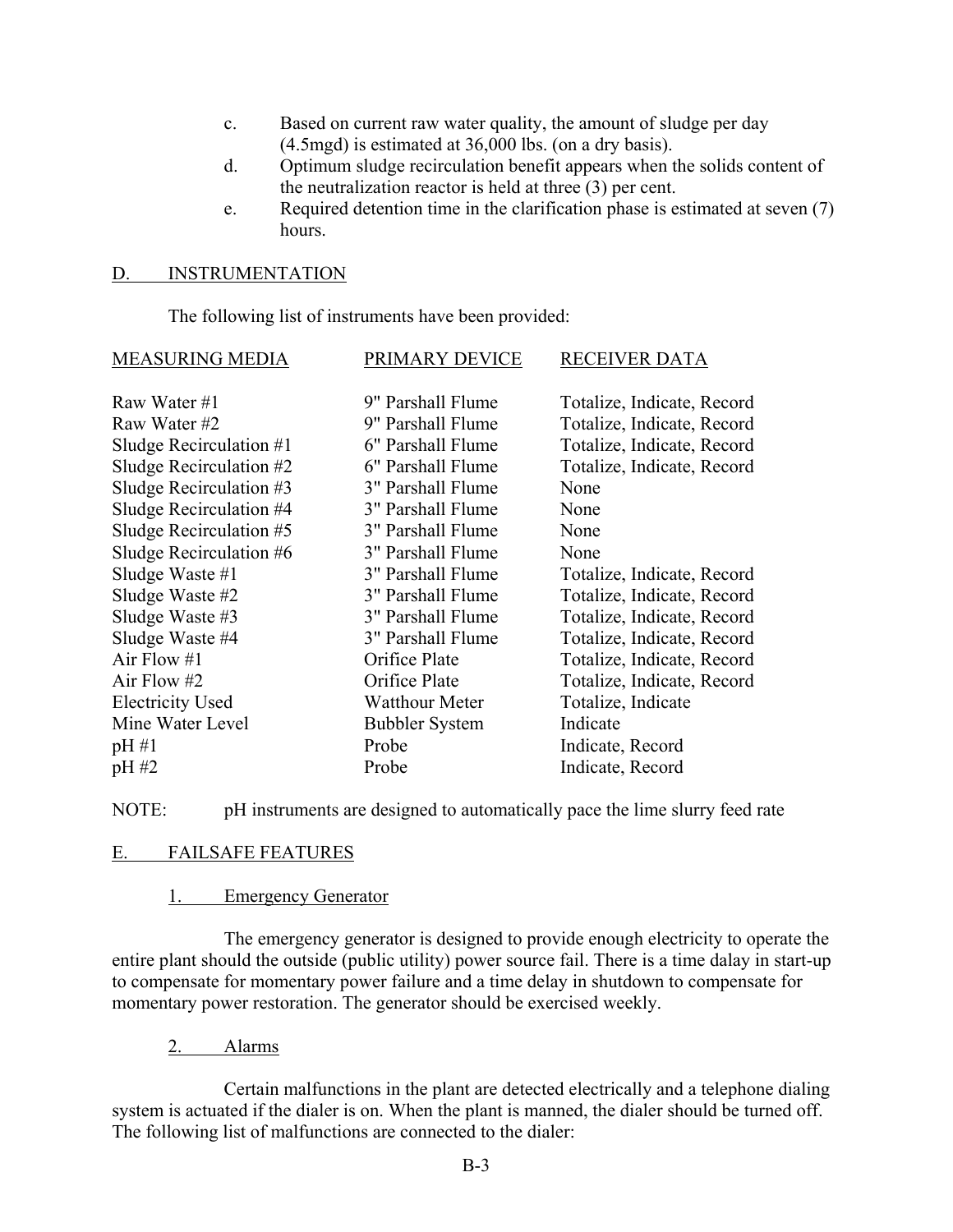- a. Mine Water High Level
- b. Sludge Well No. 1 High Level (Sludge Disposal)
- c. Sludge Well No. 2 High Level
- d. Flash Mixer No. 1 Low pH (6.5)
- e. Flash Mixer No. 1 High pH (8.5)
- f. Flash Mixer No. 2 Low pH  $(6.5)$
- g. Flash Mixer No. 2 High pH (8.5)
- h. Raw Water Flume #1 No Flow
- i. Raw Water Flume #2 No Flow
- j. Waste Sludge No. 1 No Flow
- k. Waste Sludge No. 2 No Flow
- l. Waste Sludge No. 3 No Flow
- m. Waste Sludge No. 4 No Flow
- n. Air Flow No. 1 No Flow
- o. Air Flow No. 2 No Flow
- p. Lime Storage Bin No. 1 Low Level
- q. Lime Storage Bin No. 2 Low Level
- r. Sludge Recirculation Flume #1 No Flow
- s. Sludge Recirculation Flume #2 No Flow
- t. Lime Slurry Vat No. 1 Low Level
- u. Lime Slurry Vat No. 2 Low Level
- v. Lime Slurry Vat No. 3 Low Level
- w. No Power
- x. Settling Tank No. 1 Torque (High)
- y. Settling Tank No. 2 Torque (High)
- z. Settling Tank No. 3 Torque (High)
- aa Settling Tank No. 4 Torque (High)
- bb High Sump Level
- cc Hydropneumatic Tank Pressure (Low)
- dd Lime Slurry Tank No. 1 Low Level
- ee Lime Slurry Tank No. 2 Low Level

### F. EQUIPMENT DESIGN CONSIDERATIONS

1. Raw Water Pumps

Use three pumps in each of two mine headings. One pump in each heading to be used as a spare. Selection is vertical turbine type.

| $Q = 3120$ GPM $\div$ 4 pumps = 780 GPM/Pump |                    |       |                   |                                  |  |
|----------------------------------------------|--------------------|-------|-------------------|----------------------------------|--|
| <b>Pump Discharge Elevation</b>              |                    |       | $=$               | 1061.75                          |  |
| Low Water Level in Mine                      |                    |       | $=$               | 1022.00                          |  |
|                                              | <b>Static Head</b> |       | =                 | 39.75                            |  |
| Force Main Size $= 10"$                      |                    |       |                   |                                  |  |
| Velocity = $3.26$ fps (C=100)                |                    |       |                   |                                  |  |
| Friction Loss = $0.17$ per 100'              |                    |       |                   |                                  |  |
| Equivalent length of pipe $=$                |                    |       | 600'              |                                  |  |
|                                              |                    |       |                   | 600' x $0.17' \div 100' = 1.00'$ |  |
| Static Head                                  |                    | 39.75 |                   |                                  |  |
| Friction Head $=$                            |                    | 1.00  |                   |                                  |  |
| TDH                                          |                    |       | 40.75 Use 45' TDH |                                  |  |
|                                              |                    |       | RЛ                |                                  |  |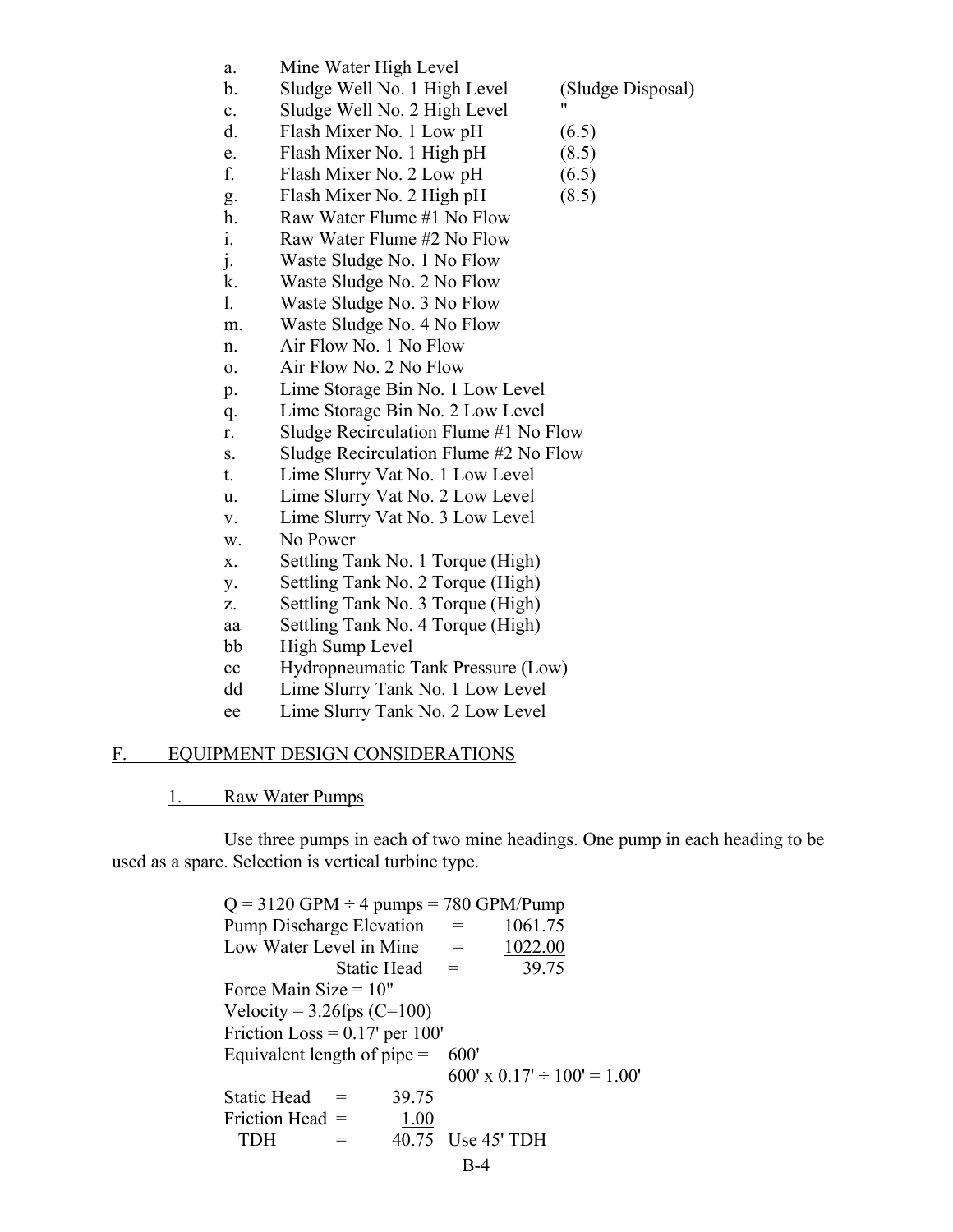| <b>Pump Characteristics:</b> | 780-<br>45' | <b>GPM</b><br>- TDH |
|------------------------------|-------------|---------------------|
|                              |             | 1800 RPM            |
|                              | 25          | HP.                 |

2. Lime Requirement and Storage

In order to obtain a pH of 8.25 desired from AMD which had a pH of 3.5 the lime requirement was 5 pounds per 1,000 gallons or approximately 11 tons per day (lime quantity based upon 90% available CaO).

Lime storage to be provided for one and one-half (1-1/2) weeks.

1.5 weeks x 7 days/week =  $10.5$  days 10.5 days x 11 tons-lime/day =  $115.5$  tons Hydrated Lime weighs approximately 30 lbs./Cu. Ft. 115.5 tons x 2,000 lbs/ton - 231,000 pounds 231,000 pounds  $\div$  30 pounds/Cu. Ft. = 7,700 Cu. Ft. Reg'd. 7,700 Cu. Ft.  $\div$  2 storage bins = 3,850 Cu. Ft./Bin 3,850 Cu. Ft.  $\div$  34 Ft. = 113.24 Sq. Ft.  $\pi r^2 = 113.24$  or  $r^2 = 113.24 \div 3.14 = 36$  r=6 Use 2 storage bins: 12'-0" Dia. x 36' High (Each) Use 60° hoppered bottom If pebble lime is used (60 lbs/Cu.Ft.) at 90% purity storage is available for 3 weeks plant operation. 7,700 Cu. Ft. x 60 lbs/ Cu. Ft.  $= 462,000$  lbs (231 tons) 231 tons  $\div$  11 Tons/Day = 21 days

3. Lime Feeders

A volumetric type lime feeder to be located under each lime storage bin. Each sized to supply one-half the lime requirement for the Q rate of flow. An extra feeder is furnished as a standby unit.

| Lime requirement = $5 \text{ lbs.}$ per 1,000 gallons  |
|--------------------------------------------------------|
| 3,120 gpm x 60 min/hr = $187,200$ Gal/Hr.              |
| $187,200$ gal/hr x 5 lbs/1,000 gal =                   |
| $936$ lbs/hr                                           |
| 936 lbs. $\div$ 30 lbs/Cu. Ft. = 31.2 Cu. Ft./Hr.      |
| 31.2 Cu. Ft./Hr. $\div$ 2 Feeders = 15.6 Cu. Ft./ Each |

4. Lime Slakers

Two lime slakers, one located under each lime storage bin are sized to handle the total lime requirement. Lime requirement is 11 tons/ day = 22,000 pounds/day =917 lbs/hr. 917 lbs/hr  $\div$  2 = 458 lbs/hr each slaker. Use reaction time of 10 minutes to make slurry from lime. Slurry solution expected will be approximately 10% or 0.93 lb/gal.

Water requirement:  $458$  lbs/hr/ slaker  $\div$  0.93lbs/gal=

492 GPH/slaker 492 GPH  $\div$  60 Min/Hr = 8.2 GPM/slaker Total water required = 16.4 GPM

An extra slaker is furnished as a standby unit.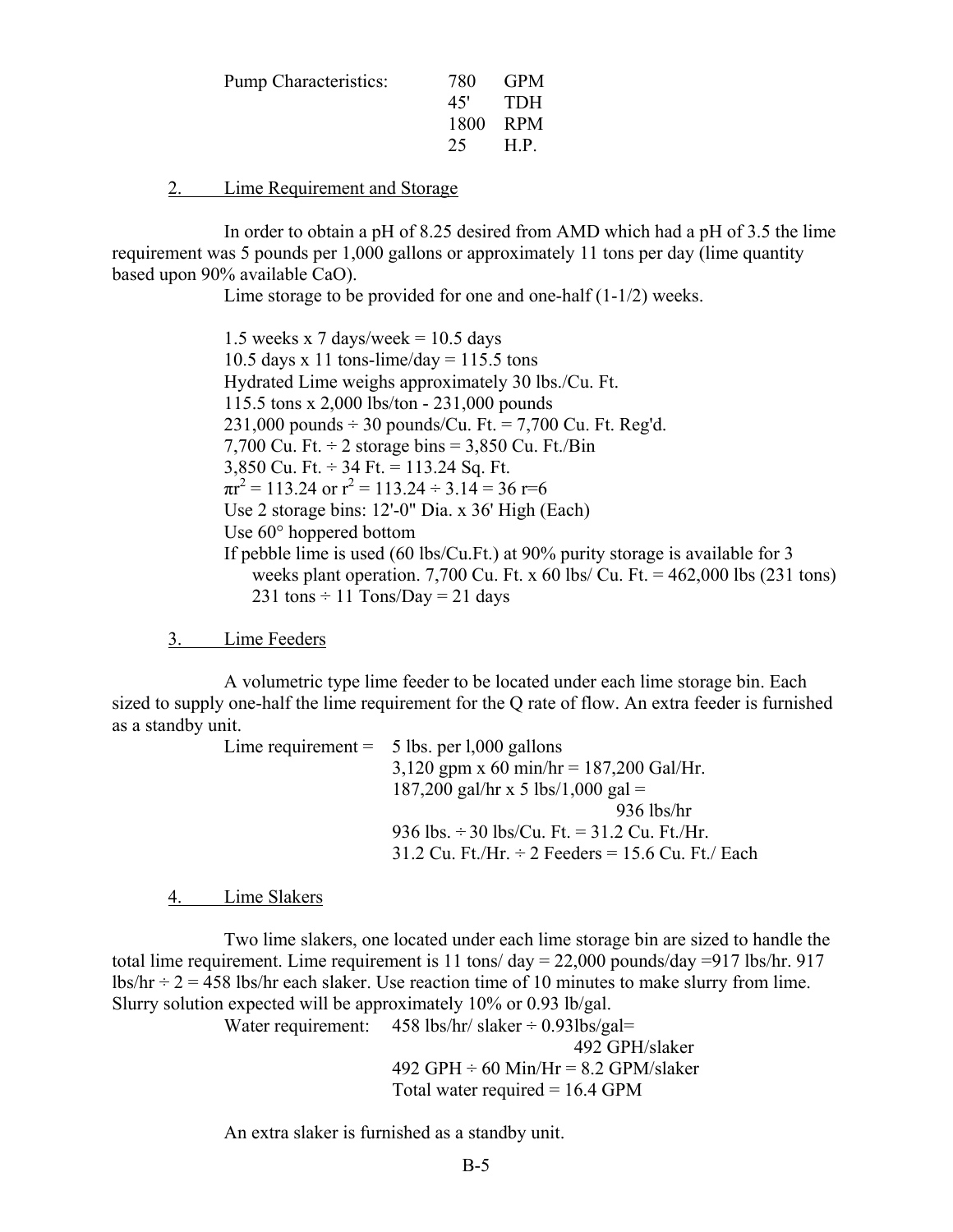5. Lime Slurry Pumps

Provide one progressing cavity type at each slaker.

Static Head  $=35'$ Friction Head  $=15'$  $TDH$  =50' Pump Characteristics: 30 GPM 50' TDH 1800 RPM 2 H.P.

6. Lime Slurry Tanks, Vats and Feeders

Capacity of Lime Slurry Tanks designed to equal two hours supply of slurry in each slurry tank.

> 22,000 lbs/day  $\div$  0.93 lbs/gal = 22,500 GPD  $22,500$  GPD  $\div$  12 hrs = 1876 gal; Use 2,000 gal (Maximum) Each tank to have 1,000 gal effective capacity

Capacity of Lime Slurry vats to equal detention time of 20 minutes at lime slurry useage of 7.5 GPM per unit. 20 min x 7.5 GPM = 150 gal. Allowing for freeboard; Use 200 gal each. Lime slurry feeders rated at 0 to 18.75 GPM to provide for peak flows of 2.5 times estimated average daily of 7.5 GPM.

7. Flash Mixing Tanks

Two flash mixing tanks are provided. Each tank is sized for 10 minutes detention split between the two tanks at a flow of Q (4.5 MGD)

> 3,125 GPM x 10 min  $\div$  7.5gal/Cu. Ft. = 4,167 Cu. Ft. 4,167 Cu. Ft.  $\div$  2 tanks = 2083 Cu. Ft. per tank Use 16' diameter tanks.  $\pi r^2 h = 2083$  $h = 2083 \div (3.1416 \times 8^2)$ h= 10.4' Use 10.5' Provide 4.5' freeboard to allow for feeding, charging and splash.

Each mixing tank to be equipped with one flash mixer sized to thoroughly mix the raw AMD with the recirculated sludge and the added lime slurry. Mixing to occur at such a rate as to prevent settling in the mixing tank.

8. Blowers

9,063 lbs. of oxygen is required to satisfy the COD requirements of the conditioned AMD at a rate of 4.5 MGD of AMD. Assuming oxygen content of air at 20%: 9,063  $\text{lbs} \div 0.20 = 45,315 \text{ lbs-air/day}$ 

At 70°F air weighs 0.07495 lbs/Cu. Ft. 45,315 lbs  $\div$  0.07495 lbs/Cu. Ft. = 604,600 CF/day 604,600 CFD  $\div$  1440 min/day = 420 CFM Depth of submergence of aerators is 18.0' 18.0 ft-water x 0.433 psi/ft = 7.79 psig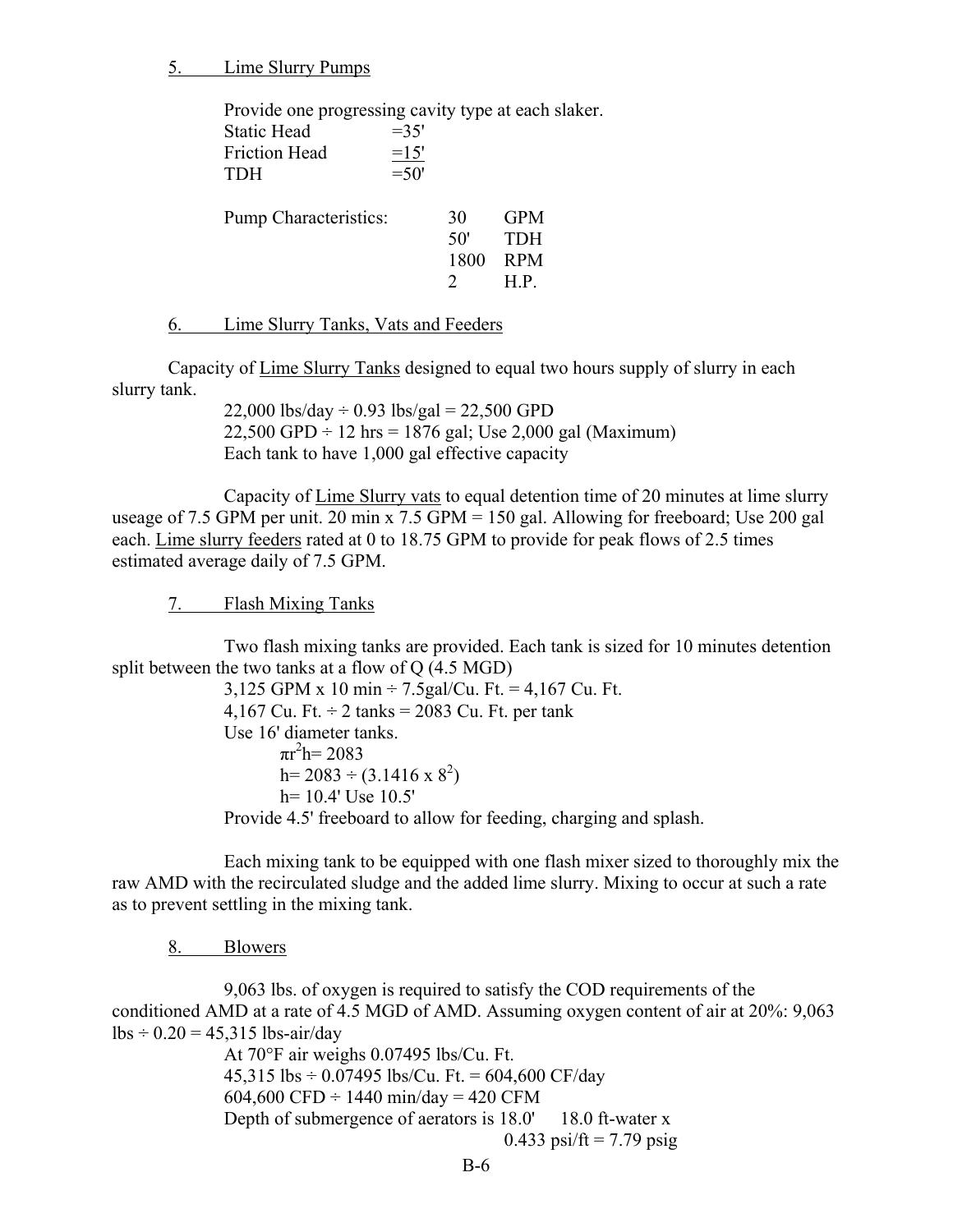Friction losses in lines assumed at 0.21 psig. Static Head  $= 7.79$ Friction Head  $= 0.21$  $T.D.H.$  = 8.0 psig

Assume 30 CFM required for laboratory and miscellaneous items Provide two blowers each rated at:

| 450 | CFM  |
|-----|------|
| 80  | psig |
| 25  | H.P. |

9. Aeration Tanks

Two aeration tanks are provided sized to adequately aerate flows of 4.5 MGD of conditioned AMD. Each tank is sized for 40 minutes detention at Q flow.

3.125 GPM x 40 min  $\div$  7.5 gal/CF = 16,667 Cu. Ft. 16,667 Cu. Ft.  $\div$  2 tanks = 8,333 Cu. Ft./tank Use 24'-0" diameter tanks  $\pi r^2 h = 8,333$  Cu. Ft. h = 8,333 Cu. Ft.  $\div$  (3.1416 x 12 x 12)=18.4 Ft.

Tanks are placed outside to reduce dangers of over humidification of interiors and the prevention of larger building design and the installation of extra ventilation and dehumidification equipment.

Each aeration tank to be equipped with one 25 H.P., 1800 RPM aerator plus perimeter diffusers and center sparge ring.

## 10. Settling Tanks

Four upflow type settling tanks (clarifiers) are provided based upon an upflow rate of 0.25 gal/min/sq. ft. at design flow of 4.5 MGD. A minimum side-water-depth of 14'-0" is required to acquire proper coagulation and upflow filter blanket to keep the flow within the tank for proper clarification.

> $3,125$  GPM  $\div$  4 tanks = 781 GPM/Tank 781 GPM ÷ 0.25 GPM/Sq. Ft. = 3,125 Sq. Ft./Tank  $\pi r^2$  $= 3,125$  $r^2$  $= 3,125 \div 3,1416$  $r^2$  $= 995$  $r^2$  $= 31.5$

Use diameter of 66'-0" to fit standard manufacturers clarification equipment of this type of installation.

Overflow weir rate to be kept to less than 3,000 GPD/LF to prevent an overflow of suspended material from the clarifier. Use 8 radial launders each 25'-0" long with overflow occuring along each side: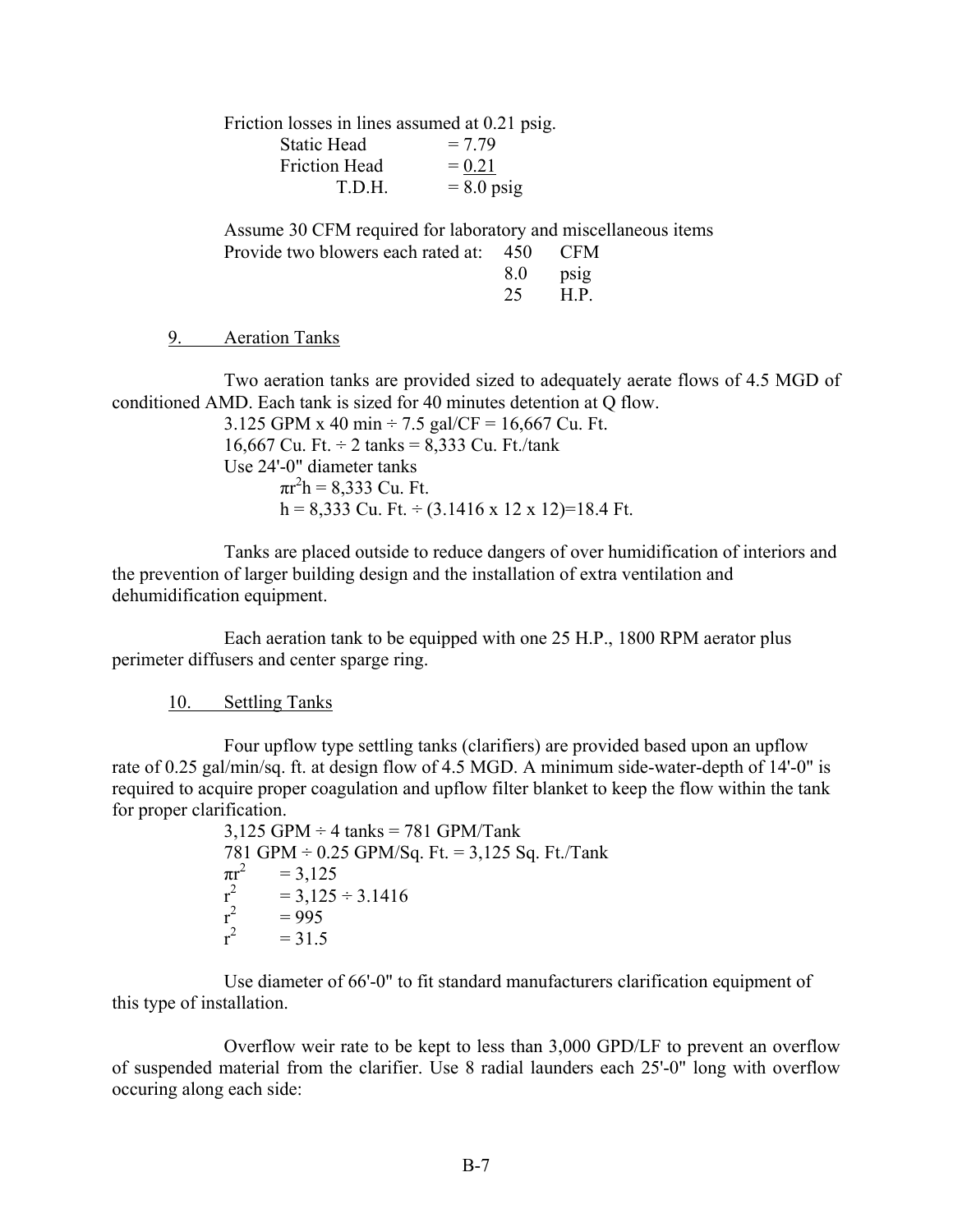$25'$  x  $8$  x  $2 = 400$  L.F. weir per tank  $4.5 \text{ MGD} \div 4 \text{ tanks} = 1.125 \text{ MGD/tank}$  $1,125,000$  GPD  $\div$  400 L.F. = 2812 GPD/L.F.

Each clarifier is equipped with a rotating scraping mechanism arranged to transfer the settled material (sludge) along the sloped bottom (1 in 12) of the clarifier to a central sludge well. Mechanism is rated at 2.76 revolutions per hour.

Detention time in each clarifier at Q rate of flow with all four clarifiers in operation is 7.2 hours.

## 11. Final Tank

One final tank follows the clarifiers and is located just ahead of the plant effluent to McKee Run. The final tank accomplishes the following:

- a. Provides a wet well from which to draw required process make-up water for operating the plant.
- b. Provides a point from which grab samples of final water may be taken.
- c. Provides a potential aeration facility to assure concentrations of D.O. in the effluent of not less than 5 mg/l.
- 12. Sludge Disposal Pumps

Two sludge disposal pumps are provided to pump the settled sludge from the clarifiers back into the abandoned underground coal mine. Sludge is drawn from each clarifier via a pipeline, the quantity being controlled by an electrically operated two-way plug valve, into a sludge holding well. The sludge is continuously measured as it enters the sludge well so that at all times it is known the amount of sludge withdrawn from each clarifier. The sludge draw-off quantity is controlled by a valve position selector switch on the operating console.

Two sludge wells are provided (one for each two clarifiers) and equipped with liquid level controls which automatically senses and programs the sludge disposal pumps. Pumps are equipped with variable speed drive units which are operated automatically at 400 GPM at high speed.

| <b>Pump Characteristics:</b> | 400         | <b>GPM</b> |
|------------------------------|-------------|------------|
|                              | 65'         | <b>TDH</b> |
|                              | 20          | HP         |
|                              |             | 1800 RPM   |
|                              | Submersible |            |

Force main size is 6" diameter

Two extra pumps are provided for standby units.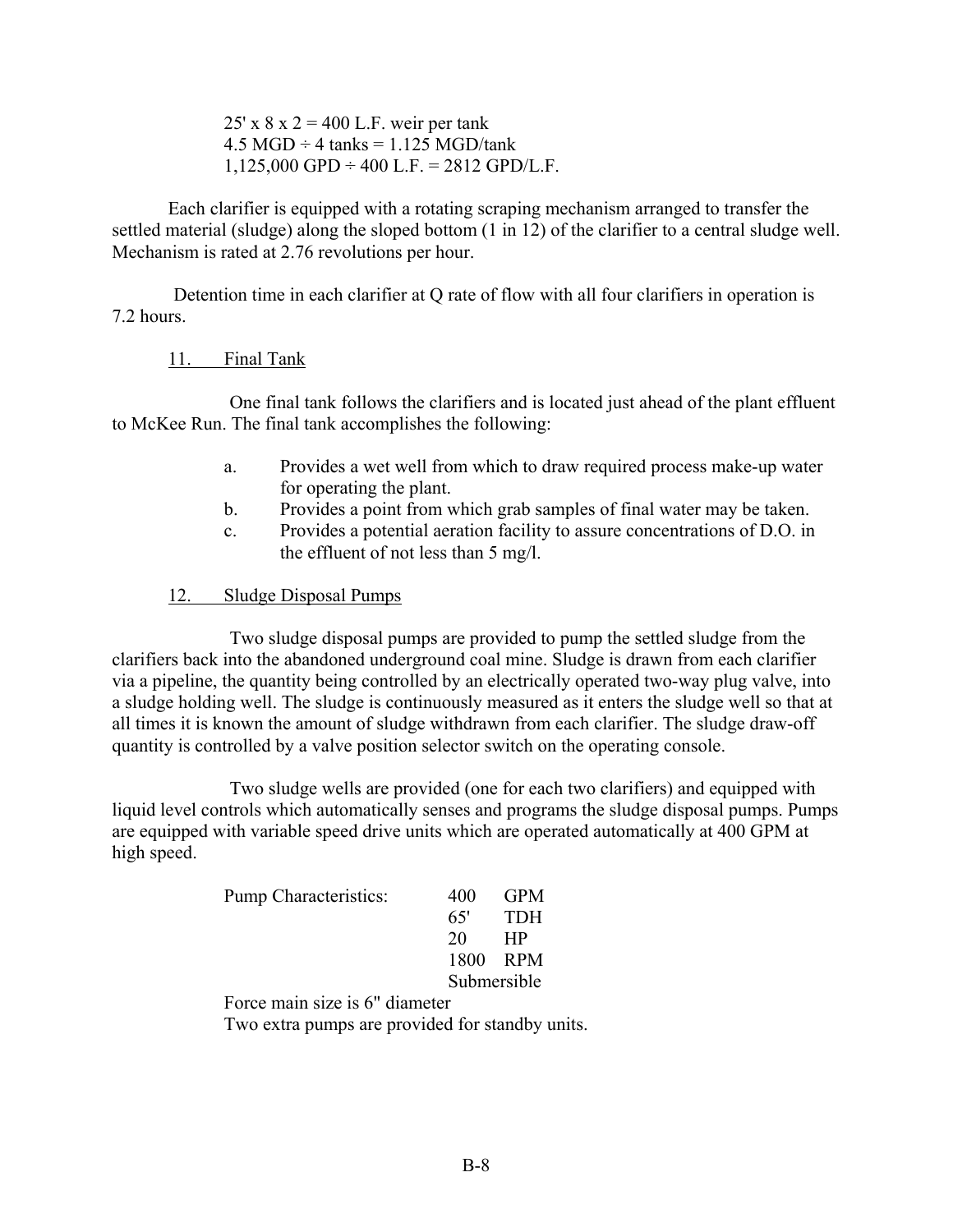13. Sludge Recirculation Pumps

One sludge recirculation pump is provided for each settling tank. A recirculation rate of from 0% to 50% is anticipated; therefore pumps are rated at

> $3125$  GPM  $\div$  2 = 1562.5 GPM total 1562.5 GPM  $\div$  4 = 390 GPM each Use 400 GPM

The operator may adjust the recirculation rate of the sludge from each clarifier from 400 GPM to 0 GPM.

| Pump Characteristics: | 400      | - GPM            |
|-----------------------|----------|------------------|
|                       |          | 43' TDH          |
|                       |          | $15 \text{ H P}$ |
|                       |          | 1800 RPM         |
|                       | $\cdots$ |                  |

Two extra pumps are provided for standby units.

14. Utility Water Pumps

Two utility water pumps are furnished and located in the Final Tank. The purpose of these pumps is to supply flushing water, slaker water and clean-up water throughout the treatment plant. One utility water pump is to be used as a standby unit.

Hosing pressures of 60 psig and flushing pressures of 85 psig are desired. For flushing, 200 gallons per minute has been selected.

| <b>Pump Characteristics</b> |            | $200 \text{ GPM}$ |
|-----------------------------|------------|-------------------|
|                             | $230'$ TDH |                   |
|                             | 20 H.P.    |                   |
|                             | 3600 RPM   |                   |
|                             |            |                   |

15. Sump Pumps

One duplex type sump pump has been included to handle all floor drains. Pump Characteristics: 150 GPM Each 30' TDH 5 H.P. Each

1200 RPM

16. Hydro-pneumatic Tank

One Hydro-pneumatic tank is furnished to hold an ample supply of utility water. Tank is steel construction with effective capacity of 1,000 gallons (this will supply 25 minutes worth of water required by the slakers or 12 minutes supply for peak demand on the system).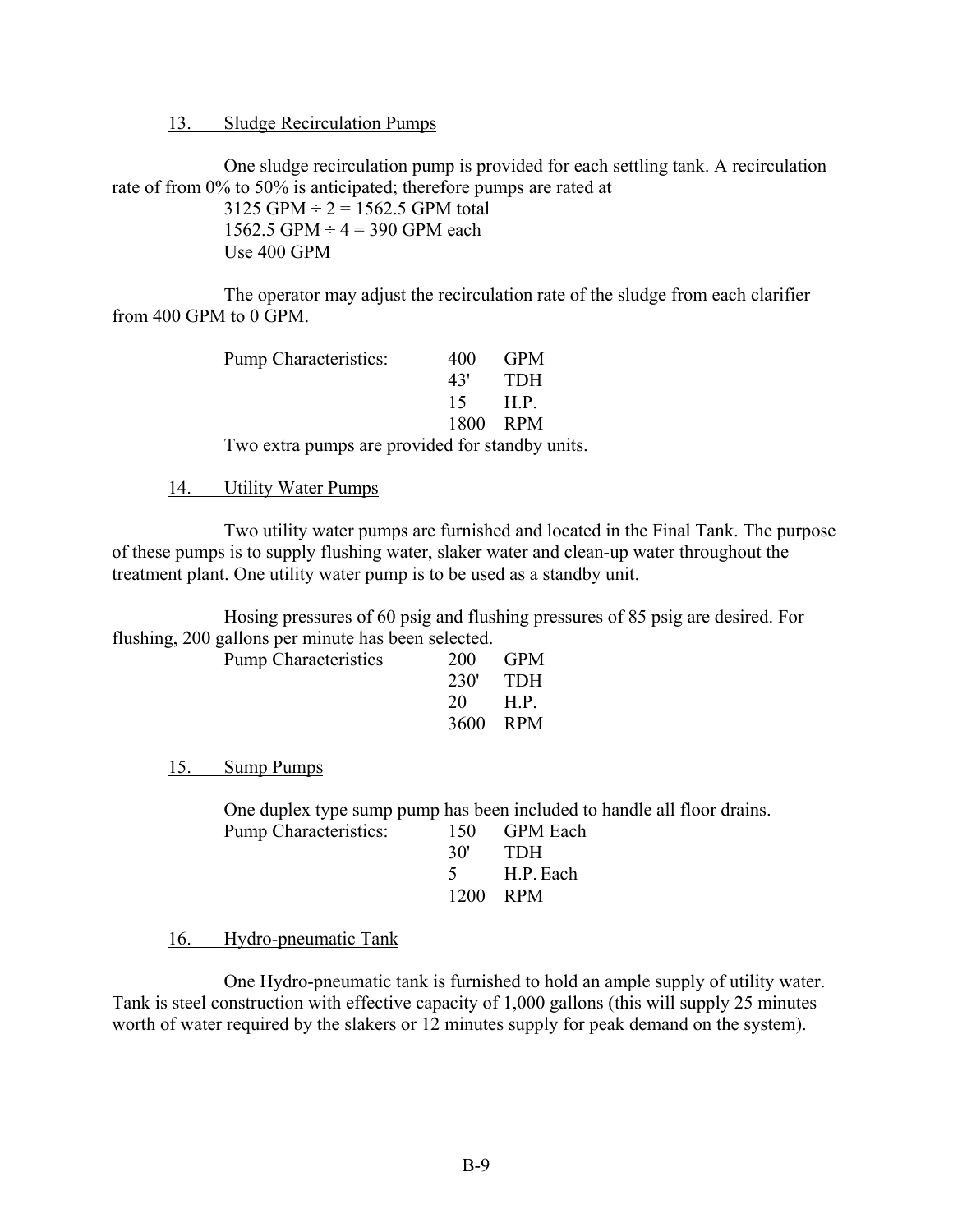17. Emergency Generator

| <b>Size</b> | Kilowatts      |
|-------------|----------------|
| 25 HP       | 100            |
| 10 HP       | 20             |
| 25 HP       | 50             |
| 25 HP       | 25             |
| $1$ HP      | $\mathbf{1}$   |
| $2$ HP      | $\overline{4}$ |
| $2$ HP      | $\overline{4}$ |
| $1-1/2$ HP  | 6              |
| 15 HP       | 60             |
| 20 HP       | 40             |
| 20 HP       | 5              |
| 5 HP        | 5              |
| $2$ HP      | $\overline{2}$ |
| $1$ HP      | $\mathbf{1}$   |
| $1$ HP      | $\mathbf{1}$   |
| 25 HP       | 25             |
|             | 165            |
|             | 35             |
|             | 564            |
|             |                |

Use 565 KW Unit